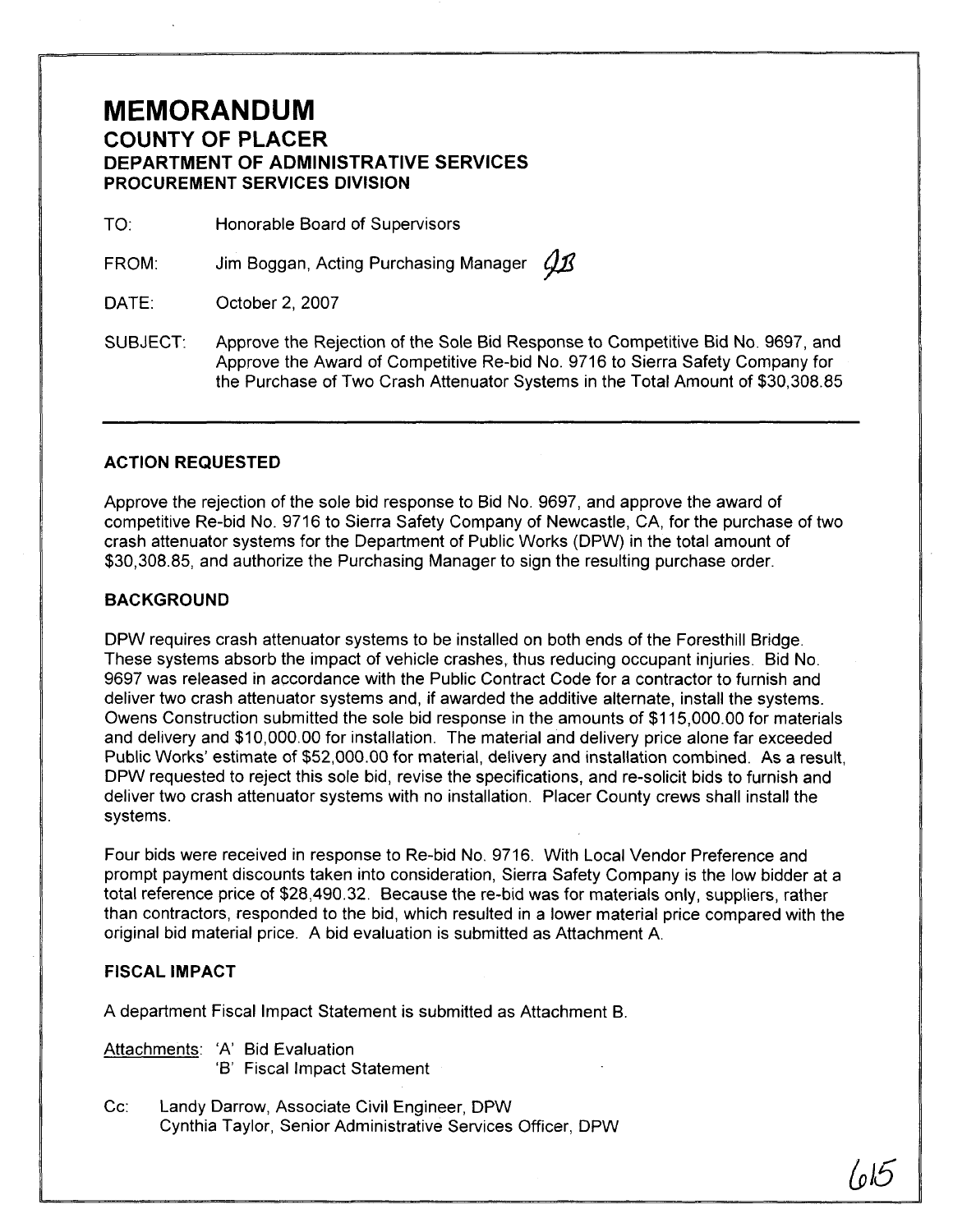Attachment A

# **Due Date:** 8130107

# **bid d** No. Item Description

| A.        |                       |
|-----------|-----------------------|
| Bid No.   | 9716                  |
| Title:    | <b>Crash Attenuat</b> |
| Due Date: | 8/30/07               |

|                          |                      |                                                                                                                       |                                                                           | COUNTY OF PLACER, AUBURN, CA                                |                                                      |                                                                              |                |
|--------------------------|----------------------|-----------------------------------------------------------------------------------------------------------------------|---------------------------------------------------------------------------|-------------------------------------------------------------|------------------------------------------------------|------------------------------------------------------------------------------|----------------|
|                          |                      |                                                                                                                       | <b>BID EVALU</b>                                                          | <b>ATION &amp; AWARD RECOMMENDATION</b>                     |                                                      |                                                                              |                |
| Title:                   | Due Date:<br>Bid No. | Crash Attenuator System<br>8/30/07<br>9716                                                                            | Buyer Name:<br>Phone                                                      | 530-889-4255<br>Bob Bigney<br><b>Estimated Award Date:</b>  | 10/2/2007 (Board of Supervisors Approval Date)       |                                                                              |                |
|                          |                      | Name of Firm                                                                                                          | Comade, Inc.                                                              | Sierra Safety Company<br>(Recommended award is highlighted) | Flash Safety Co., Inc.                               | Traffic Control Service, Inc.                                                |                |
|                          |                      | City/State                                                                                                            | Irvine, CA                                                                | Newcastle, CA                                               | Sacramento, CA                                       | Sacramento, CA                                                               |                |
|                          |                      | Telephone<br>Fax Number                                                                                               | 888-923-9922<br>949-474-0161                                              | 916-663-2026<br>916-663-1858                                | 916-452-4855<br>916-452-9322                         | 800-884-8274<br>916-387-9734                                                 |                |
|                          |                      | Delivery Time<br>FOB                                                                                                  | Destination, Freight Prepaid<br>30 Calendar Days ARO                      | Destination, Freight Prepaid<br>30 Calendar Days ARO        | Destination, Freight Prepaid<br>30 Calendar Days ARO | Destination, Freight Prepaid<br>30 Calendar Days ARO                         |                |
|                          |                      | Invoice Terms <sup>(2)</sup><br>LVP Certified? (1)                                                                    | Net 30<br>ş                                                               | 1% 10 Days, Net 30<br>Yes                                   | 1% 20 Days, Net 30<br>ş                              | Net 30<br>$\frac{1}{2}$                                                      |                |
| Item<br>$\frac{1}{2}$    |                      | ਰੇਂ<br><b>Item Description</b>                                                                                        | <b>Unit Price</b>                                                         | <b>Unit Price</b>                                           | <b>Unit Price</b>                                    | Unit Price                                                                   |                |
| $\overline{\phantom{0}}$ |                      | 37" wide Crash Attenuator System                                                                                      | 12,979.00                                                                 | 13,580.00                                                   | 25,329.00                                            | 30,898.00                                                                    |                |
| $\sim$                   |                      | ٣<br>51" wide Crash Attenuator System                                                                                 | 14,018.00                                                                 | 14,680.00                                                   | 25,650.00                                            | 36,887.00                                                                    |                |
| $\widehat{\epsilon}$     |                      | Local Vendor Preference is granted to those firms who                                                                 | 26,997.00 Subtotal<br>1,957.28<br>7.25% Sales Tax<br>Subtotal             | 28,260.00 Subtotal<br>2,048.85<br>7.25% Sales Tax           | 50,979.00 Subtotal<br>3,695.98<br>7.25% Sales Tax    | 67,785.00<br>4,914.41<br>7.25% Sales Tax                                     |                |
| $\widehat{\mathfrak{D}}$ |                      | Invoice Terms of less than 10 days were not considered<br>file an LVP Affidavit with the County prior to the close of | 28,954.28 Bid Total<br>Bid Total<br>$\overline{S}$                        | 30,308.85 Bid Total<br>1,515.44                             | 54,674.98 Bid Total<br>$0.00$ LVP<br>$\overline{P}$  | 8<br>00<br>72,699.41                                                         |                |
|                          | in this evaluation.  |                                                                                                                       | \$28,954.28 Ref. Price<br>$\overline{5}$<br>Prompt Pay Disc<br>Ref. Price | \$28,490.32 Ref. Price<br>303.09<br>Prompt Pay Disc         | Prompt Pay Disc                                      | \$72,699.41<br>546.75 Prompt Pay Disc<br><mark>\$54,128.23 Ref. Price</mark> | $\overline{5}$ |
|                          |                      | Make/Models offered:                                                                                                  | Trinity Wide TRACC                                                        | dia MO <sub>1</sub><br>Trinity WideTRACC                    | (does not comply with bid specs)<br>SCI-100GM        | Model QS3609Y, 36"<br>Model QN4809Y, 48"<br>QuadGuard                        |                |
|                          | 616                  |                                                                                                                       |                                                                           |                                                             |                                                      |                                                                              |                |
|                          |                      |                                                                                                                       |                                                                           |                                                             |                                                      | Page 1 of 1                                                                  |                |
|                          |                      |                                                                                                                       |                                                                           |                                                             |                                                      |                                                                              |                |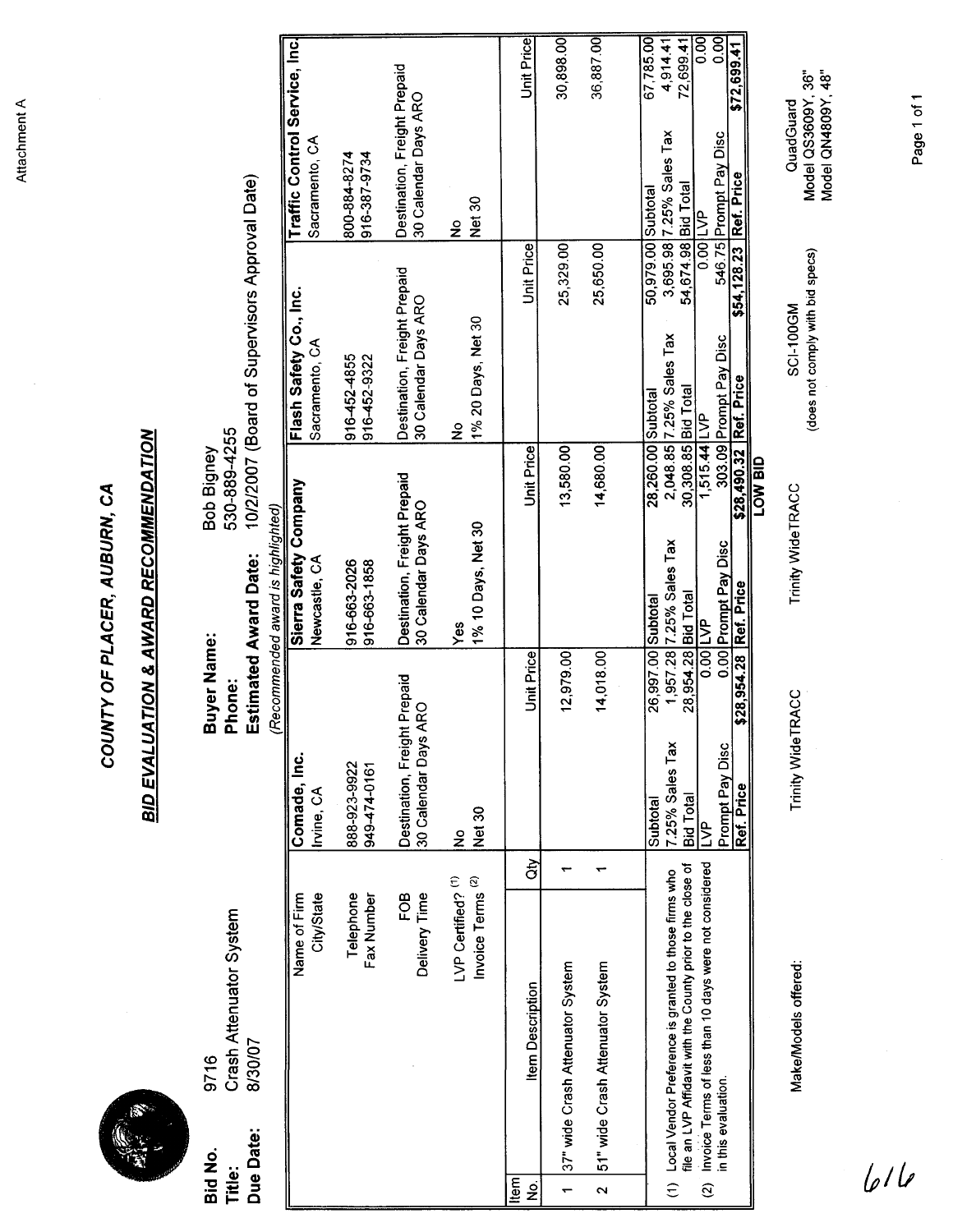# **FISCAL IMPACT STATEMENT**

TO: Honorable Board of Supervisors

FROM: Ken Grehm, Director

DATE: September 12, 2007

SUBJECT: **Fiscal Impact Statement**  Bid award for Crash Attenuator Systems

The department has budgeted appropriately for this purchase and funding is available in the FY 2007-08 department budget.